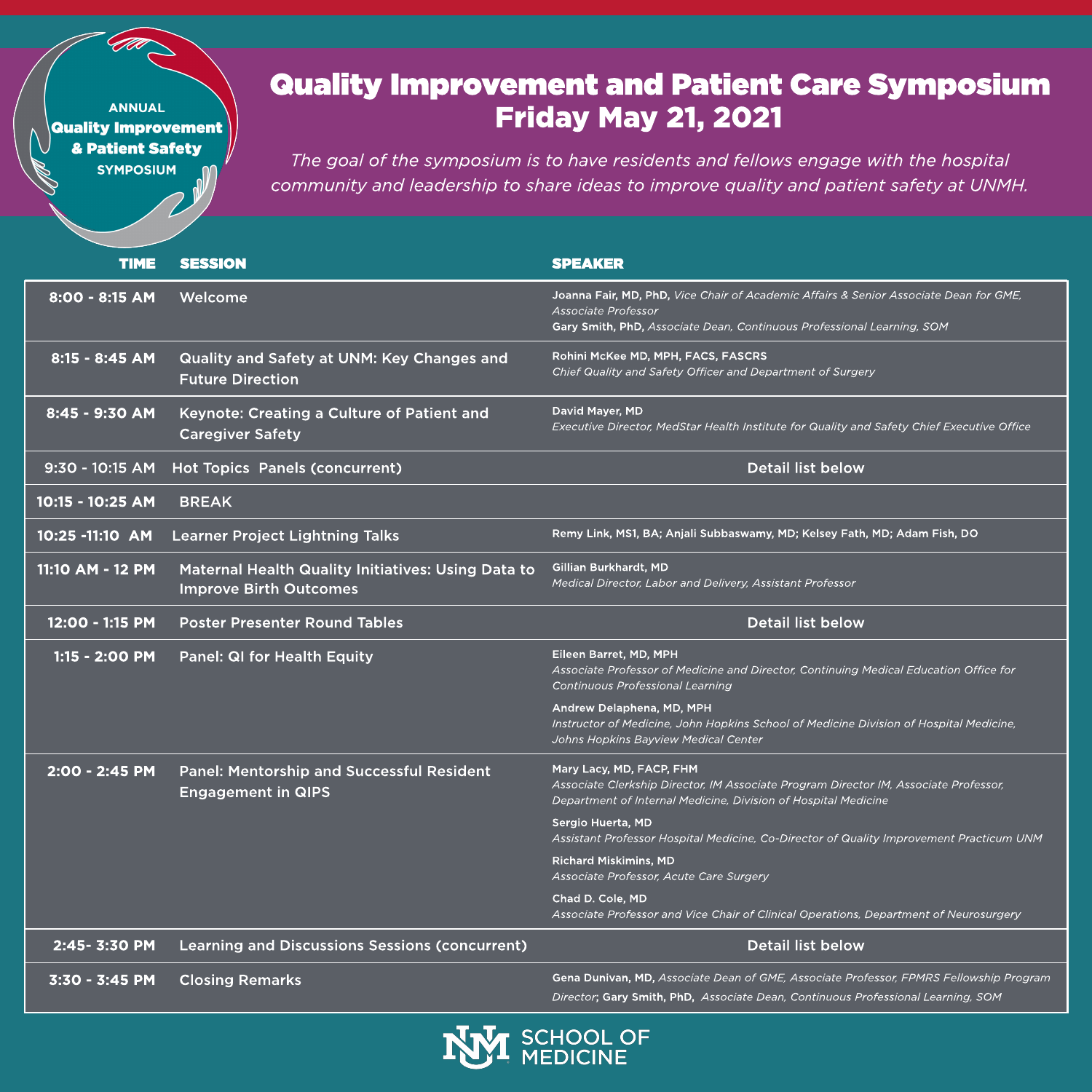## **Friday May 21, 2021 Quality Improvement and Patient Care Symposium**

**The goal of the symposium is to have residents and fellows engage with the hospital community and leadership to share ideas to improve quality and patient safety at UNMH.**

### 9:30 - 10:15 AM Hot Topics Panels (concurrent)

| <b>Title</b>                                                                                                  | <b>Presenters</b>                                                                                                                                                                                                                                                                                                  |  |
|---------------------------------------------------------------------------------------------------------------|--------------------------------------------------------------------------------------------------------------------------------------------------------------------------------------------------------------------------------------------------------------------------------------------------------------------|--|
| <b>Surgical Frailty</b>                                                                                       | <b>Christian Bowers, MD</b>                                                                                                                                                                                                                                                                                        |  |
| Sepsis, Rapid Response Team Pilot                                                                             | Megan Brett, MD<br>UNMH Hospital Epidemiologist, Medical Director, Antimicrobial Stewardship, Associate Professor, Infectious<br><b>Diseases</b><br>Jon Femling, MD, PhD<br>UNMH Assistant Hospital Epidemiologist, Lead Of the Sepsis Mortality Reduction Team, Associate Professor,<br><b>Emergency Medicine</b> |  |
| <b>Care Process Models</b>                                                                                    | Donna (Dolly) L. Curran, RN, MA<br>Director, UNM Health System Population , Health Care Management                                                                                                                                                                                                                 |  |
| 10:25 - 11:10 AM Learner Project Lightning Talks                                                              |                                                                                                                                                                                                                                                                                                                    |  |
| Patient satisfaction while receiving high risk Obstetrics<br>care via telemedicine during SARS-COV-2 Pandemic | <b>Remy Link, MS1</b>                                                                                                                                                                                                                                                                                              |  |
| Antibiotic use for children in the PICU with severe viral<br><b>bronchiolitis</b>                             | Anjali Subbasway, MD                                                                                                                                                                                                                                                                                               |  |
| Using the Model for Improvement to Refine and Improve<br><b>Resident PICU Rotation orientation</b>            | Kelsey Fath, MD                                                                                                                                                                                                                                                                                                    |  |
| <b>Burnout in Anesthesia Residency: A Quality Improvement</b><br>Project                                      | Adam Fish, DO                                                                                                                                                                                                                                                                                                      |  |

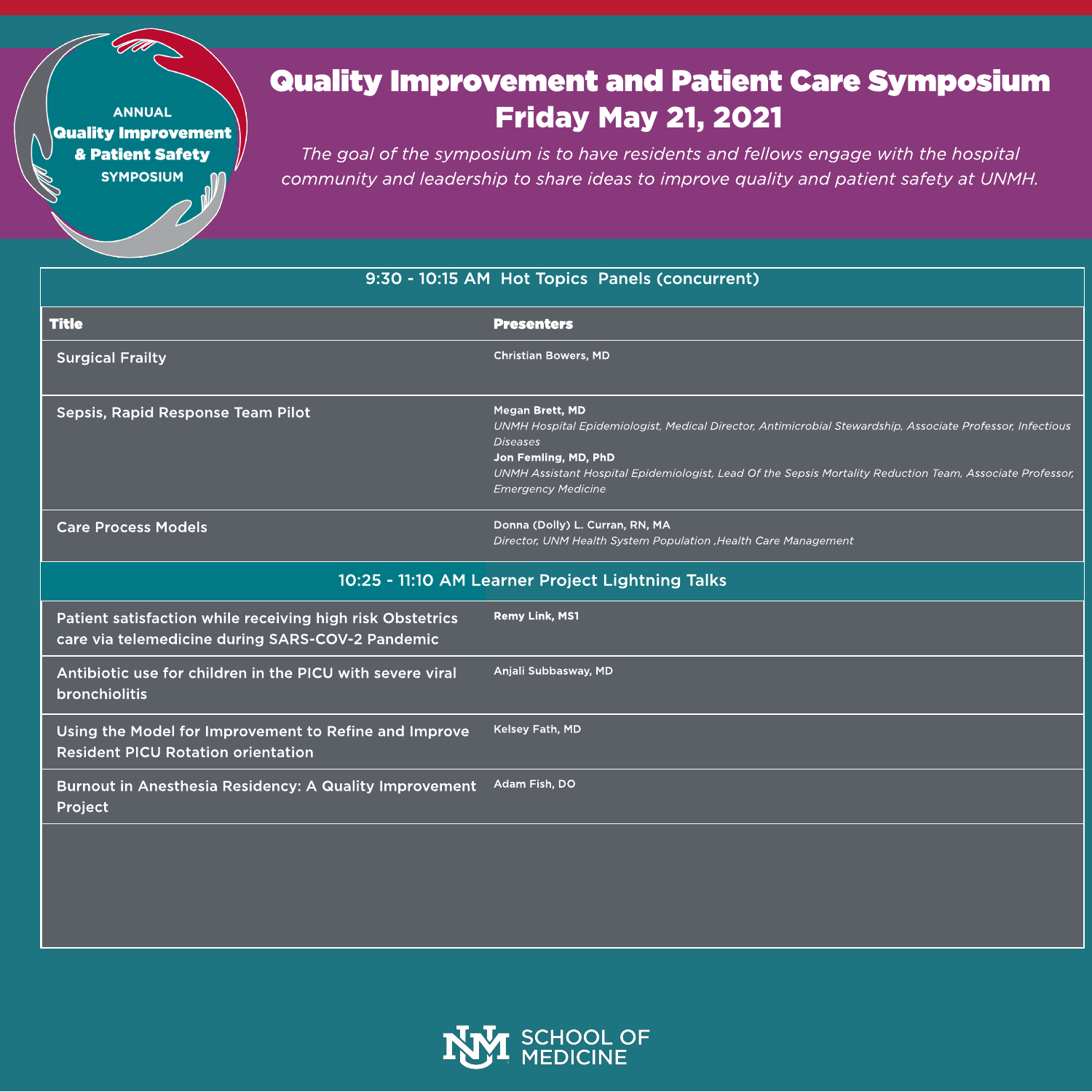# **Quality Improvement and Patient Care Symposium Friday May 21, 2021**

The goal of the symposium is to have residents and fellows engage with the hospital community and leadership to share ideas to improve quality and patient safety at UNMH.

#### 12:00 - 1:15 PM Poster Presenter Round Tables

| <b>Abstract Title</b>                                                                                                                          | <b>Presenters</b>                               |
|------------------------------------------------------------------------------------------------------------------------------------------------|-------------------------------------------------|
| <b>Health System Quality Initiatives</b>                                                                                                       |                                                 |
| The effects of a surrogate provider system for<br>asynchronous computerized notifications of test results in<br>a primary care resident clinic | <b>Michael Louie, MD</b>                        |
| <b>Prescription Drug Monitoring Program at UNMH: A</b><br><b>Proposal to Decrease Prescription Opioid Abuse</b>                                | <b>Isabella Cervantes and Sally Midani, MS3</b> |
| <b>Identifying Causes of Readmission and University of New</b><br><b>Mexico Hospital</b>                                                       | Jewel Meyer-Hagen, MS3                          |
| <b>QIPS and the Pandemic</b>                                                                                                                   |                                                 |
| Social Determinants of Health in Patients with COVID-19 in<br><b>New Mexico</b>                                                                | Lauren T. Epler, MS3                            |
| <b>Patient Satisfaction While Receiving High Risk Obstetrics</b><br><b>Care via Telemedicine During SARS-COV-2 Pandemic</b>                    | Remy Link, MS1, BA                              |
| <b>Advancing Safety and QI in Anesthesia</b>                                                                                                   |                                                 |
| Using Smartsheet to track, support, and document<br>resident QI activities                                                                     | Tim Petersen, PhD                               |
| Present Anesthesiology Practices in the Context of Patent                                                                                      | Hank Spellman, MS4                              |

Burnout in Anesthesia Residency: A Quality Improvement Adam Fish, DO Project

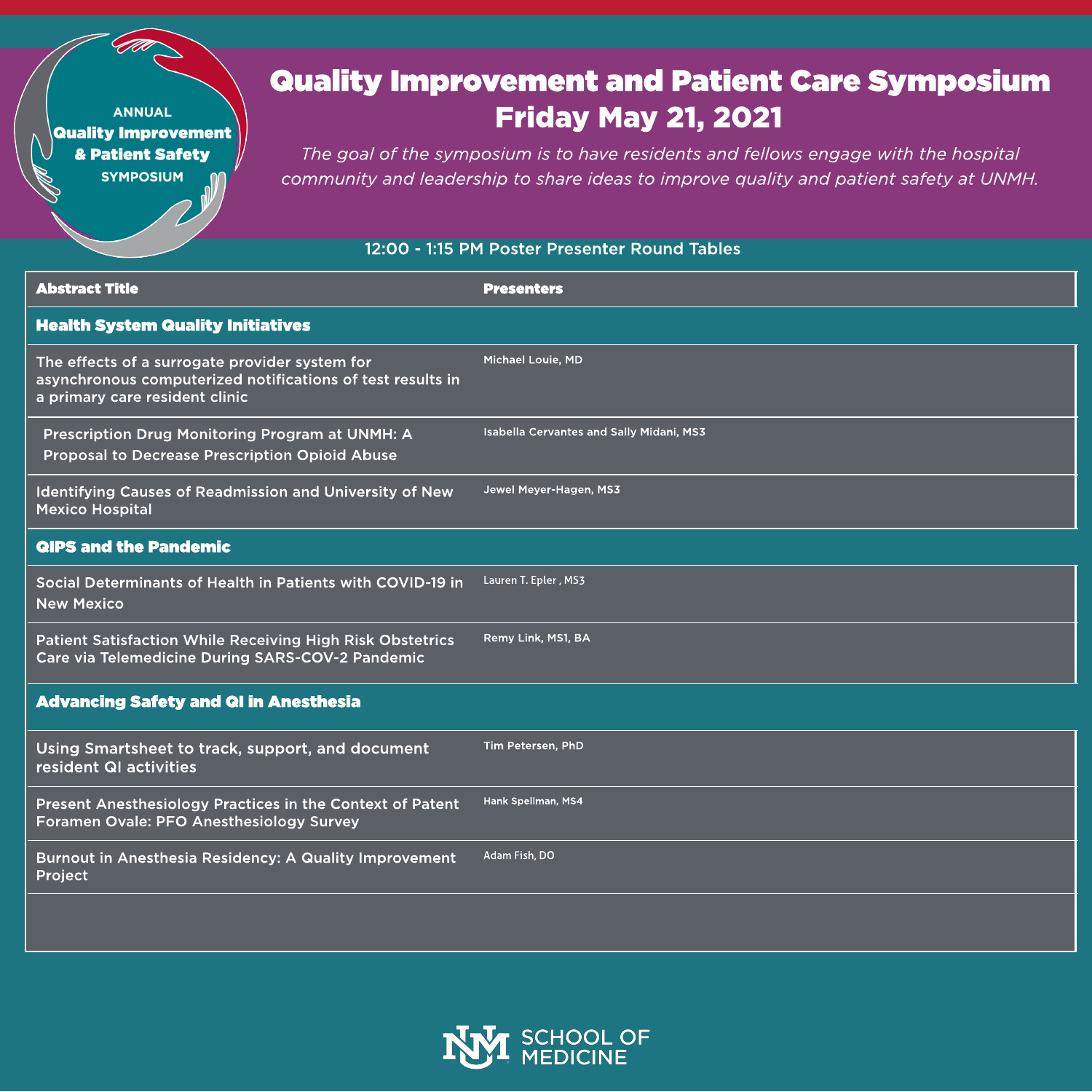# **Friday May 21, 2021 Quality Improvement and Patient Care Symposium**

**The goal of the symposium is to have residents and fellows engage with the hospital community and leadership to share ideas to improve quality and patient safety at UNMH.**

#### 12:00 - 1:15 PM Poster Presenter Round Tables

| <b>Abstract Title</b>                                                                                                                                  | <b>Presenters</b>                    |
|--------------------------------------------------------------------------------------------------------------------------------------------------------|--------------------------------------|
| <b>Improving Pediatric Care</b>                                                                                                                        |                                      |
| Antibiotic use for children in the PICU with severe viral<br><b>bronchiolitis</b>                                                                      | Anjali Subbaswamy, MD                |
| Providing high reliability care for PICU patients with<br>pulmonary hypertension: a quality improvement project                                        | Iric Guthrie, MD                     |
| <b>Pediatric Residency Academic Rotation Improves</b><br><b>Self-Rated Proficiency in Quality Improvement</b>                                          | Maria Heubeck, MD                    |
| A Retrospective Study Tracking Patient Outcomes for<br><b>Pediatric Emergency Department Bronchiolitis Patients</b><br>placed on a Home Oxygen Pathway | Jennifer Thompson, MS                |
| <b>Procedural Safety and Quality Improvements</b>                                                                                                      |                                      |
| <b>Paracentesis Complications</b>                                                                                                                      | <b>Kristen Baca, MS2</b>             |
| Indications for Continuation of Alpha-1 Agonist<br>Midodrine Upon ICU Discharge                                                                        | <b>Fahad Hussain, MS2</b>            |
| Implementation of Minimal Erythema Dose Testing to<br><b>Optimize Phototherapy Delivery</b>                                                            | Catherine N. Tchanque-Fossuo, MD, MS |
| <b>Stability of Plasma Glucose in Whole Blood Samples</b><br>Collected in Sodium fluoride Tube vs. Sodium Heparin                                      | Ryan C. Braunberger, MD              |

Plasma Separator Tubes

Enhanced Arthrocentesis of the Flexed Knee with Pneumatic Compression

**TEN SCHOOL OF** 

Sumir Brahmbhatt, MD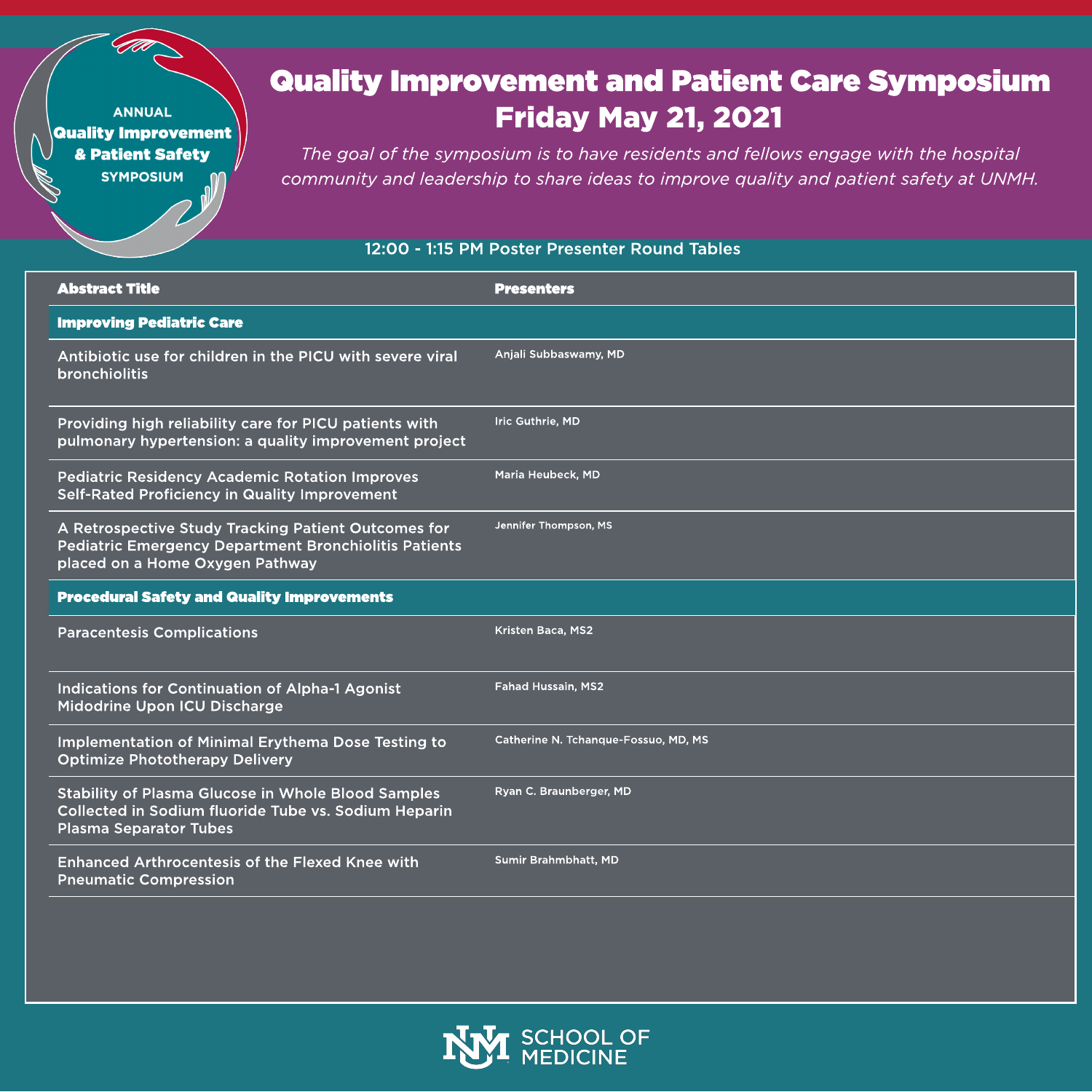# **Friday May 21, 2021 Quality Improvement and Patient Care Symposium**

**The goal of the symposium is to have residents and fellows engage with the hospital community and leadership to share ideas to improve quality and patient safety at UNMH.**

#### 12:00 - 1:15 PM Poster Presenter Round Tables

| <b>Abstract Title</b>                                                                                                                            | <b>Presenter</b>         |
|--------------------------------------------------------------------------------------------------------------------------------------------------|--------------------------|
| <b>Quality in Communication</b>                                                                                                                  |                          |
| Evaluating the Frequency of Specification of Race or<br><b>Ethnicity in the Shift Handoff Tool</b>                                               | Zachary Pek, MD          |
| <b>Critical Communication: Improving Care Transitions for</b><br><b>Incarcerated Patients Requiring Palliative Care</b>                          | L. Emily Cotter, MD, MPH |
| <b>Communication in Interventional Radiology: Addressing</b><br>the challenges of complexity and the impact of a secure<br>text-messaging system | Aakriti Mishra, MD       |
| <b>Quality and Safety in Testing, Monitoring and Adherence</b>                                                                                   |                          |
| Improving PPSV23 Vaccination Rates at the UNMH<br><b>Westside Clinic</b>                                                                         | Meredith Keller, DO, MSc |
| Monitoring hydroxychloroquine dosages to avoid retinal<br>toxicity in patients within the VA Healthcare System, a<br>multi-site study            | Meredith Keller, DO, MSc |
| Improving Anal Papanicoloau Screening Adherene at<br><b>Truman Clinic</b>                                                                        | Peter Tran, MD           |
| Infectious Diarrhea and Appropriate Testing within the<br>ED: A Retrospective Research and Quality Improvement<br><b>Study</b>                   | Peter Tran, MD           |

Self-administered Cognitive Screening to Monitor for Cognitive Side Effects from Outpatient Electroconvulsive Therapy



Peter Holguin, Resident Physician